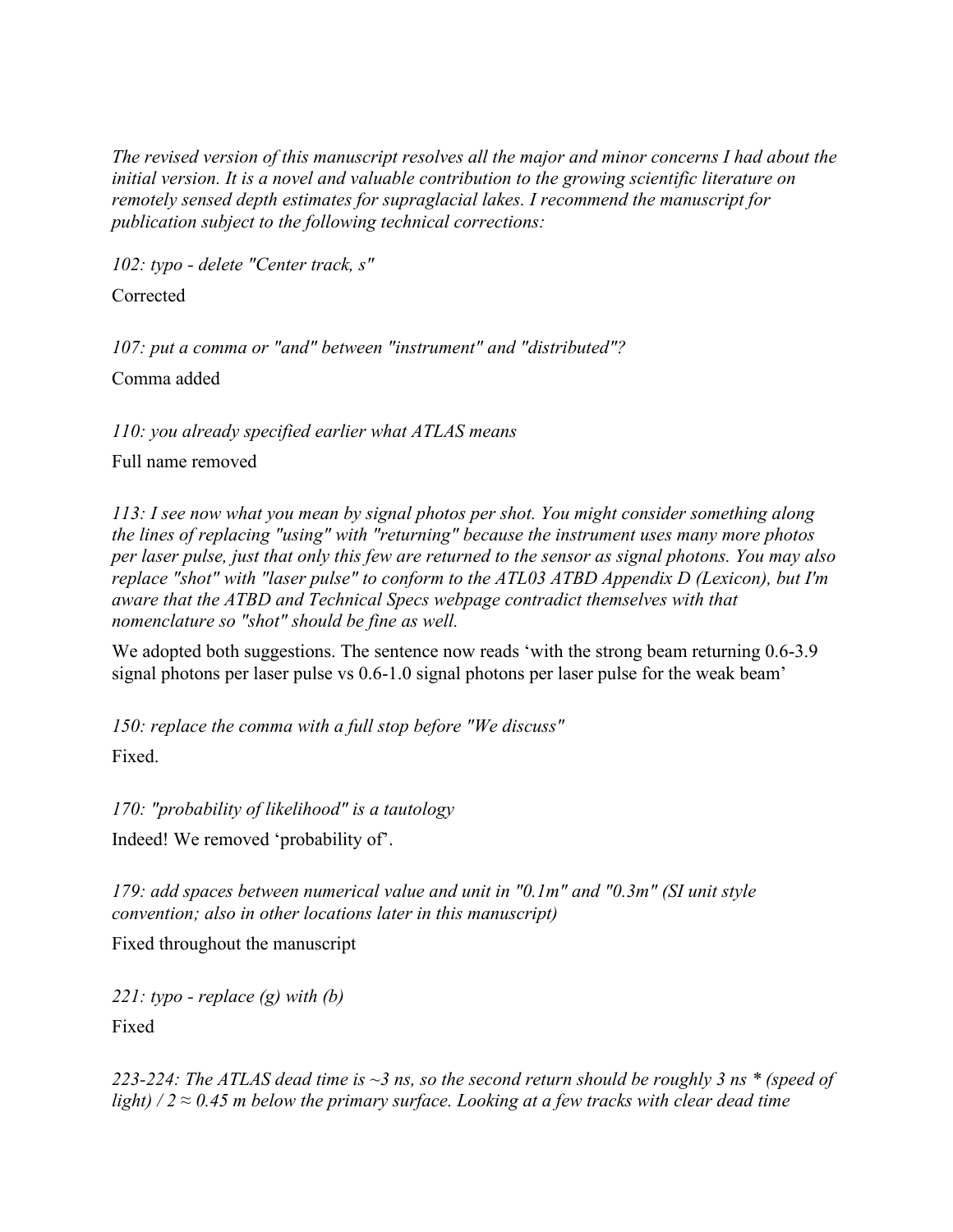*artefacts show that this is indeed the case (e.g. track 848 GT3L on 2019-08-22 between at 79.087<lat<79.127). You can cite Lu et al. (2021,* 

*https://agupubs.onlinelibrary.wiley.com/doi/full/10.1029/2021EA001729) on this. However, I am aware that the ATL03 known issues document incorrectly states that the echo would occur around one meter below the surface. So the confusion here is not the fault of the authors, but this number should still be corrected to prevent readers from mistaking sensor artefacts for signals in the data. This will be updated in the ATL03 known issues document for release 005.*

We thank the reviewer for pointing this out. We were confused ourselves about the 1 m, given the 3 ns deadtime, and read the paper by Lu et al. with much interest. A reference to this is now included in our revised manuscript.

*227: "we assume subsurface ice because the layer is less than 1m from the surface": unfortunately, you can't make that argument here, because you would expect the dead-time return to be around half a meter from the surface. Your reasoning for a likely ice layer seems convincing enough even without this remark, so I would just scratch that part.*

Following the reviewer's suggestion, we removed the part about the layer being at less than 1 m below the surface. The last part of the paragraph now read: "In this case, we assume subsurface ice because the layer shows trailing photons towards a weakly-resolved lake bottom rather than a distinctive sharp horizontal layer with no curved bottom return.".

*229: "If this were a specular return, we would expect a high energy surface return to obfuscate the lake bottom entirely." This is not true - as counterexamples see the section of track 848 mentioned above, or the lake over ice example in Lu et al. (2021). Remove this sentence.*

Sentence removed

*252: footprint size seems more relevant here than geolocation accuracy, but the footprint is 13 m in diameter, so a radius of ~6m seems reasonable either way*

OK

*279: supplemental fig S3, not S4*

Corrected

*460: ~0.45 m and possibly ~0.9 m for the specular return*

Corrected

*483: typo: add a space between "lakes" and "are"*

This seems to be Word issue, there actually was a space but barely visible…Fixed!

*512: typo: double comma* Fixed